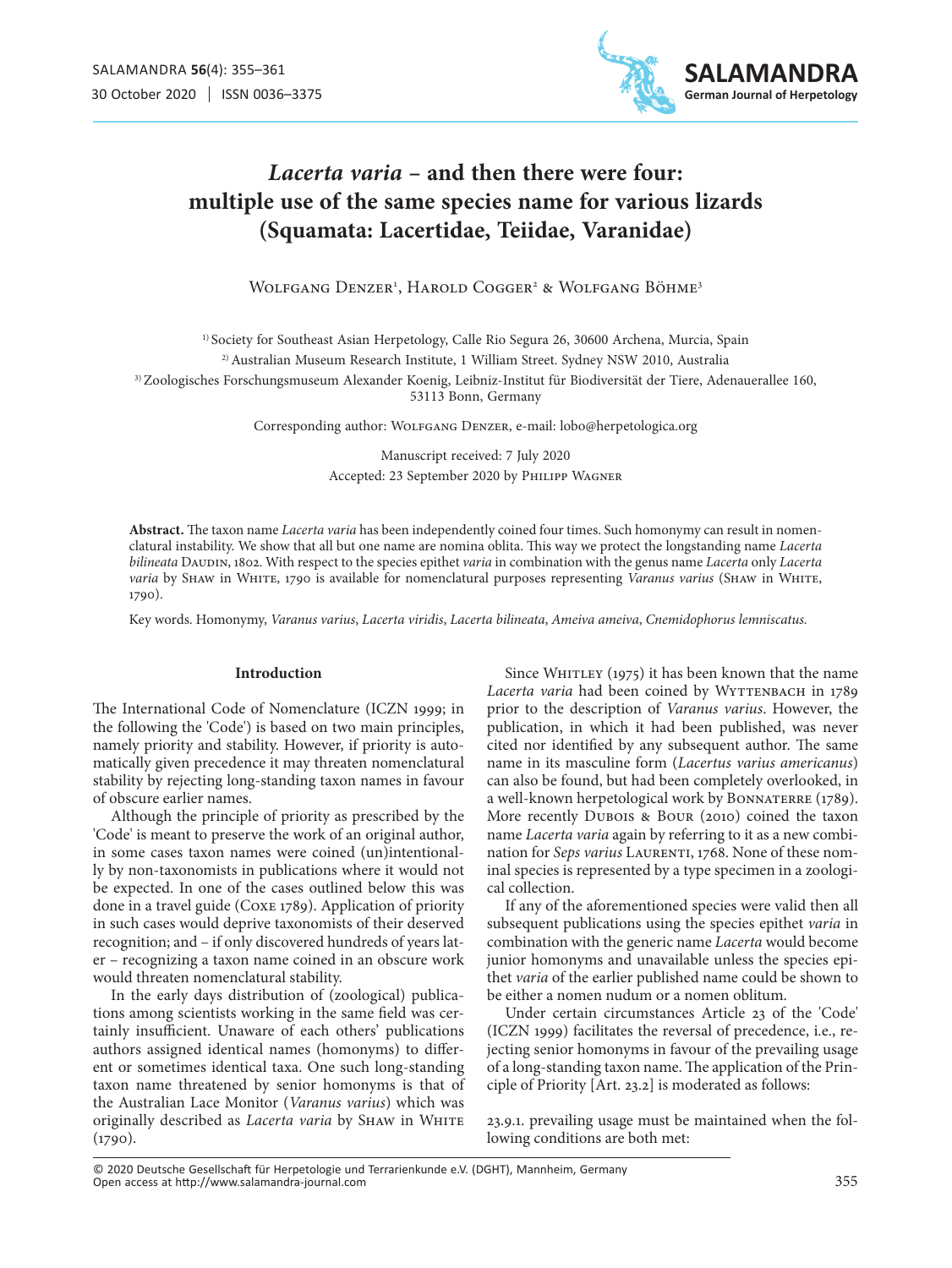23.9.1.1. the senior synonym or homonym has not been used as a valid name after 1899, and

23.9.1.2. the junior synonym or homonym has been used for a particular taxon, as its presumed valid name, in at least 25 works, published by at least ten authors in the immediately preceding 50 years and encompassing a span of not less than ten years.

In the following we will protect *Lacerta varia* Shaw in WHITE, 1790 under Art. 23.9 by showing that the earlier homonyms *Lacertus varius americanus* BLOCH in BONNAterre, 1789, *Lacerta varia* Wyttenbach in Coxe, 1789 as well as the unintentionally coined homonym *Lacerta varia* (LAURENTI, 1768) are nomina oblita.

#### *Lacerta varia* **(Laurenti, 1768)**

An early post-Linnean taxonomic work by GARSAULT (1764) had been completely overlooked by the herpetological community until it was rediscovered by WELTER-SCHULTES et al. (2008) and several nomenclatural implications related to GARSAULT's work were discussed in a subsequent publication by WELTER-SCHULTES & KLUG (2009). In another publication the following year DUBOIS & BOUR (2010) discussed the status of 13 herpetological nomina in detail and here only a short summary is provided regarding nomenclatural implications relevant to the homonymy of *Lacerta varia*.

In particular Dubois & Bour (2010) argued that *Lacer*tus viridis GARSAULT, 1764 (pl. 669) is a senior secondary homonym of *Lacerta viridis* (LAURENTI, 1768). The species described by GARSAULT  $(1764)$  is however not identical with *Lacerta viridis* (LAURENTI, 1768) but with *Lacerta bilineata* DAUDIN, 1802 instead as all specimens observed or collected by GARSAULT were most probably from the Paris area in France where *L. viridis* does not occur. Consequently, the taxon *Lacerta viridis* would be in need of a substitute name. Acting as first revisers Dubois & Bour (2010) decided that the first junior synonym available for this taxon name is *Seps varius* LAURENTI, 1768 despite a page priority of the species epithets *sericeus* and *terrestris*. As page priority is no longer recognized by the 'Code', the first reviser(s) can decide which name takes precedence. Apparently unaware of other publications using the taxon name *Lacerta varia* Dubois & Bour (2010) unintentionally produced a senior homonym. Interestingly these authors were not the first as MILNE-EDWARDS (1829: 83) already considered *Seps varius* as a senior synonym of *L. viridis* (LAURENTI, 1768) and synonymized *L. viridis* and *L. bilineata* DAUDIN, 1802 with *Lacerta varius* [sic] (LAURENTI, 1768). According to Dubois & Bour (2010) "*Lacerta viridis* should now be known as *Lacerta varia*, and the nomen *Lacerta viridis*  should now apply to the species currently known as *Lacerta bilineata*".

Subsequently Dubois & Bour (2010) made use of Article 23.9.1 of the 'Code' and rejected the nomen *Lacertus viridis* GARSAULT, 1764 as a nomen oblitum in favour of its junior homonym *Lacerta viridis* (LAURENTI, 1768) as a nomen protectum. The aforementioned nomenclatural actions were challenged by WELTER-SCHULTES & KLUG (2011) such that DUBOIS & BOUR (2010) had not strictly followed the rules of the 'Code' as they only referred to the bibliography in a book chapter instead of providing the references as prescribed by the 'Code'. This was subsequently corrected by Dubois & Bour (2012) where the required references for *Lacerta viridis* were provided. Unfortunately, the authors referred in their list to *Lacertus terrestris* instead of *Lacertus viridis* GARSAULT, 1764. This minor mistake (corrected here to *Lacertus viridis*) does, however, not invalidate their nomenclatural action and the name *Lacerta*  viridis (LAURENTI, 1768) should be treated as a nomen protectum. Furthermore, this has to be seen as invalidation of their unintentionally produced senior homonym *Lacerta varia* (LAURENTI, 1768), a name that was never in use.

Consequently the taxon name *Lacertus viridis* Garsault, 1764 (nomen oblitum) is no longer available for nomenclatural purposes unless decided otherwise by the authority of the ICZN and the long standing usages of *Lacer*ta viridis (LAURENTI, 1768) and *Lacerta bilineata* DAUDIN, 1802 can prevail. This could be considered a closed case were it not for subsequent papers published nearly a quarter of a century later using the taxon name *Lacerta varia*.

#### *Lacertus varius americanus*

PIERRE JOSEPH BONNATERRE (1752-1804) is recognized for authoring several herpetological taxa in his 'Erpétologie' (1789). However, in many cases Bonnaterre was not the actual author of the original description; that had been Bernard Germain Lacèpede (1756–1825) in his 'Histoire naturelle des quadrupèdes ovipares et des serpens' (1788). Only because LACEPEDE's work (1788) was rejected as nonbinominal by the ICZN (2005) and BONNATERRE's work was consistently binominal were several of the taxa described by Lacèpede subsequently attributed to BONNA-TERRE (1789).

The works of LINNAEUS  $(1758)$  and LACÈPEDE  $(1788)$ formed the basis for BONNATERRE (1789). In particular the concept of the genus *Lacerta* was adopted from these two earlier publications. At the end of his description of *Lacerta ameiva* [= *Ameiva ameiva* (Linnaeus, 1758)] Bonnaterre (1789: 48) noted that he had received a figure (produced by CHARLES PLUMIER) and a short description of a variety of this species by M. BLOCH (Berlin). The name provided by Bloch and given in Bonnaterre (1789) was *Lacertus varius americanus*. The name was most probably already provided by Plumier in its trinominal form in a manuscript from around 1700 purchased later by BLOCH at an auction. Although this manuscript was entitled 'Zoografia Americana, pisces et volatila' [fishes and "birds"] continens it also contained illustrations of other animals such as reptiles. PLUMIER's field notes and illustrations were prepared during his travels to the Caribbean (1687, 1689 and 1694) and formed the basis of the manuscript. Several of his illus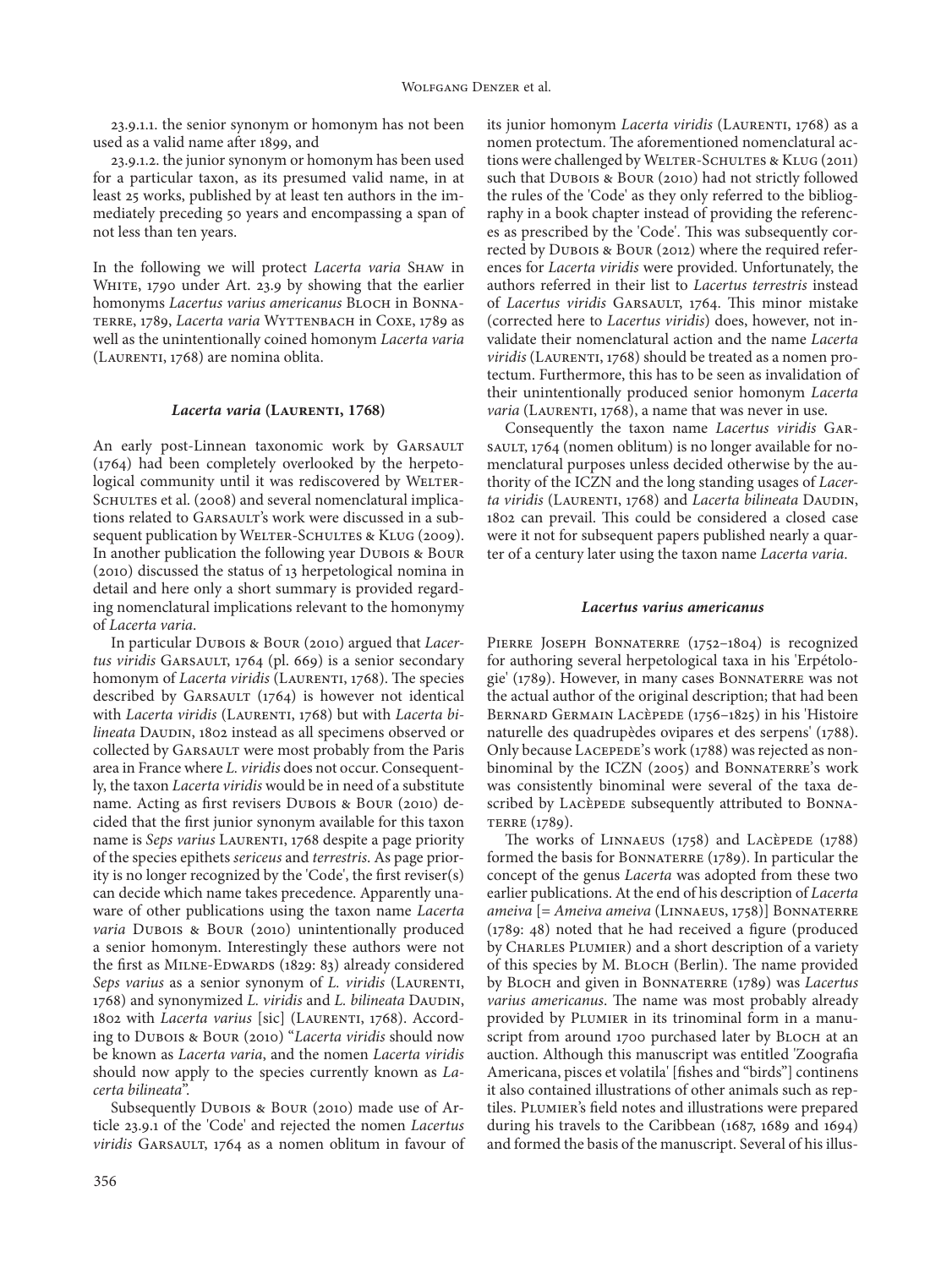trations and descriptions were used by BLOCH in his ichthyological work (BLOCH 1782-85, PIETSCH 2017). However, Plumier's work dates from pre-Linnean time (around 1700) and therefore he cannot be given authority for providing a nomenclaturally available name. As BONNATERRE only reproduced Bloch's description and depicted the figure (pl. 6, fig. 5, Le L. Ameiva) provided by Bloch, we consider Bloch as the authority for describing the species. In case the name was made available for nomenclatural purposes through BONNATERRE (1789) [but see below] it should be given as *Lacertus varius americanus* BLOCH in Bonnaterre, 1789.

The description of *Lacertus varius americanus* reads as follows [our translation from French]: "The upper side of the body and head are dirty yellow; the sides and the lower part of the tail, up to two thirds of its length, are marbled with a superb celestial blue; the front part of the thighs, the jaws and the neck are variegated with blue and red; the back is of a uniform colour; the top of the tail is only speckled with brown. The finger claws are very long and brownish." The coloration of the specimen could possibly relate to a very colourful male of *Ameiva ameiva* (Linnaeus, 1758) but in our opinion could equally point towards *Cnemidophorus lemniscatus* (Linnaeus, 1758). The situation is further complicated by the fact that PLUMIER most probably never visited a region where either of the two above mentioned species occur, albeit that some historians claim that he may have visited the coast of Brazil (MOTTRAM 2002). Plumier's main work was concerned with Saint-Domingue, nowadays Haiti, and some Antillean islands (HRODEJ 1997, PIETSCH 2001). Teiid lizards occurring in this region (*Pholidoscelis* sp.) do not exhibit a colouration matching the description. As such, the taxon name is ambiguous and constitutes a nomen dubium. In both cases (*Ameiva ameiva* and *Cnemidophorus lemniscatus*) the taxon name would only constitute a junior synonym and not threaten the nomenclatural stability of either of the taxa involved. Further to this we could not find any other publication where this name has been used for either of the two species (or any other teiid lizard for that matter). Hence *Lacertus varius americanus* Bloch in Bonnaterre, 1789 is additionally a nomen oblitum.

However, it is much more likely that the name *Lacertus varius americanus* simply constitutes a descriptive name (the spotted American lizard) coined by Plumier (1700). In this case BONNATERRE (1789) and BLOCH in his letter only reproduced Plumier's name and did not make it available for nomenclatural purposes. Corroborating this assumption is the fact that BONNATERRE  $(1789)$  used the Linnean genus name *Lacerta* in its feminine form throughout his work as did Bloch (1776) who also used *Lacerta* (not *Lacertus*) in his description of *Lacerta serpens* [= *Lygosoma quadrupes* (Linnaeus, 1766)]. Further to this, neither BLOCH nor BONNATERRE used trinominal nomenclature. As a purely descriptive name provided in a pre-Linnean work by Plumier (1700, unpubl. manuscript, precise year unknown) the name *Lacertus varius americanuns* is nomenclaturally unavailable.

## Lacerta varia WYTTENBACH in COXE, 1789

In another completely overlooked publication the name *Lacerta varia* was coined for a new species of lizard from Switzerland in a travel guide by Coxe (1789). Only Sherborn (1902: 1032) in his compilation of post-Linnean 18th century animal names listed *Lacerta varia* WYTTENBACH in Coxe, 1789. Since its original publication the nomen Lacerta varia WYTTENBACH in COXE, 1789 has never been used as a synonym of any recognized lacertid lizard.

The title of Coxe (1789) is probably the main reason why contemporary zoologists and later authors did not consider this work as relevant to taxonomy. His three volume work carried the title "Travels in Switzerland in a series of letters to William Melmoth, Esq." without any mentioning of natural history on the front page. However, Volume 3 of Coxe (1789) contains a chapter named 'Faunula Helvetica' that comprises a catalogue of animals known to occur in Switzerland. It should be noted that there exists another two volume edition of Coxe's travels (Coxe 1789a) published in Dublin later in the same year. Here we refer to the original three volume London edition (Coxe 1789).

Under "Class III. Amphibia. Ordo I. Reptiles. Lacerta. Lin.[naeus] 359." Coxe (1789: 375) gave the following account: "*L. Varia*. Cauda verticillata longa, subter lutea, supra viridi cinerea, ex nigro, albo, caeruleque varia. Nova." [Tail long with whorls, underside yellow, above green-gray, variegated [with] black, white and blue; our translation]. "This [*Lacerta varia*] is nearly allied to the *agilis*, and will be described also in the abovementioned work by Count Razomofsky."

The Latin term 'nova' clearly identifies the species as new and from the closing sentence in English it can be implied that Coxe's publication predated that of Razoumowsky [correct spelling]. The forthcoming publication Coxe refers to is Razoumowsky's 'Histoire naturelle du Jorat'. The only new description under *Lacerta* that can be found in Razoumowsky (1789: 111) is that of a newt, namely *Lacerta paradoxa* s. *helvetica* [non *Lacerta paradoxa* Bedriaga, 1886 = Lacerta agilis grusinica PETERS, 1960 fide BISCHOFF (1984)] which is nowadays classified as *Lissotriton helveticus* (Razoumowsky, 1789). A detailed account of the discovery and description is given in Grossenbacher (1990). With respect to lizards Razoumowsky (1789) provided descriptions of what he considered to be varieties of *Lacerta agilis*, but did not coin a new name or mark either of the descriptions as new. Therefore Coxe (1789) could be considered the original publisher of the taxon name *Lacerta varia*.

WILLIAM COXE (1748–1828) was an English priest and historian with a keen interest in natural history. As a travel companion to English nobility he had visited Switzerland several times. During one of his visits he became acquainted with JACOB SAMUEL WYTTENBACH (1748–1830), a Swiss priest and naturalist who in 1786 cofounded the Berner Naturforschende Gesellschaft, in 1788 the Botanical Garden in Bern and in 1815 the Schweizer Naturforschende Gesellschaft. He had a large private collection of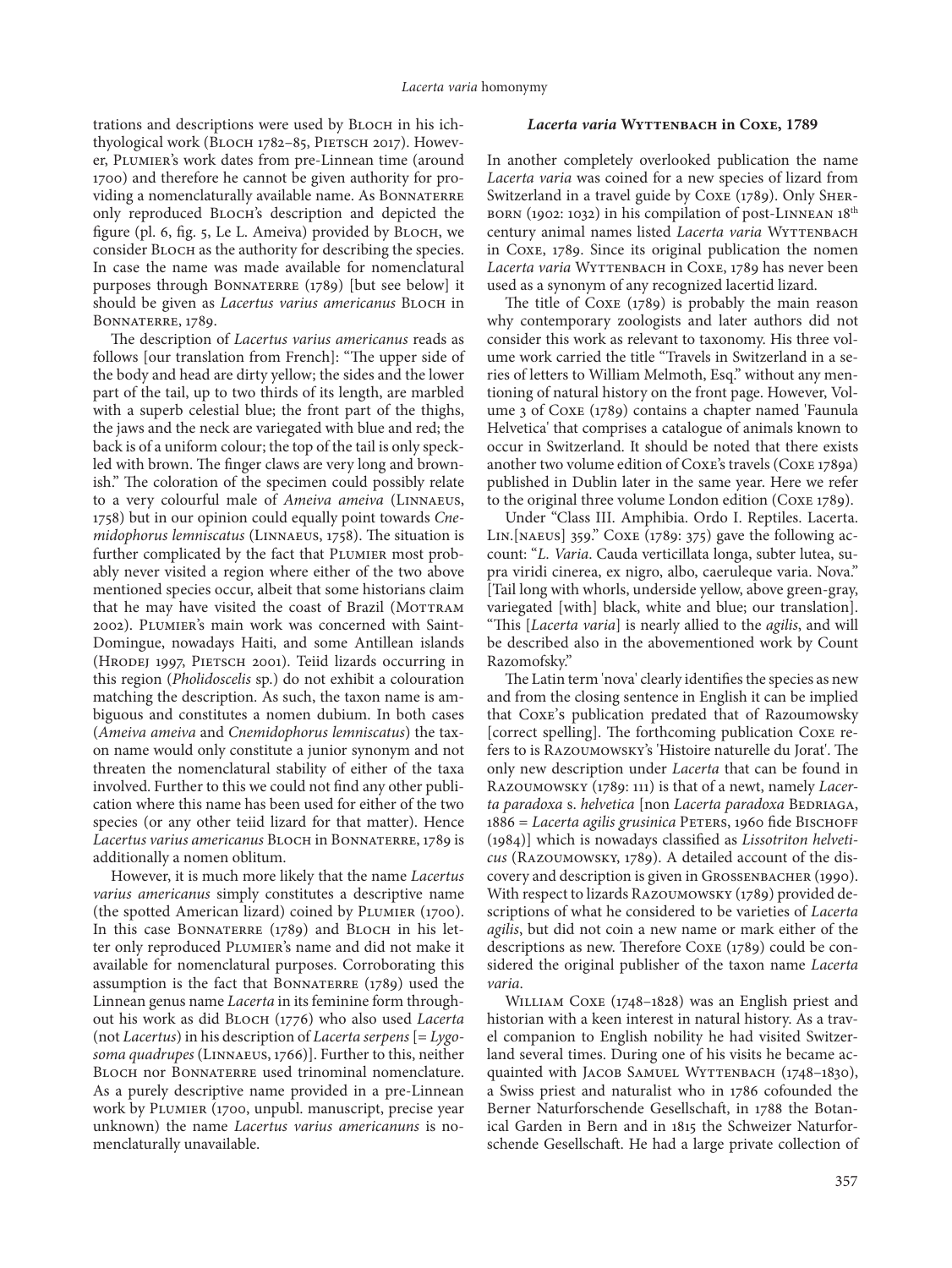minerals and natural history items. Coxe visited WYTTENbach in Bern as he gave a description of the content of "the [Wyttenbach's] curious cabinet, principally relating to the natural history of Switzerland, and of the canton of Berne in particular" (see Coxe 1789, Vol. 2, Letter 59).

In the introduction to his 'Faunula Helvetica' Coxe (1789: 333) noted the following: "The industry, however, and ingenuity of several naturalist, have of late been employed in accurate investigations of the respective parts of Switzerland regarding the animal kingdom; and their kindness has enabled me to lay before the English naturalist the following 'Faunula Helvetica'". With respect to reptiles and amphibians Coxe (1789: 334) further stated: "On a subsequent expedition to Switzerland in 1786, I endeavoured to obtain a catalogue of the quadrupeds and amphibia, for the purpose of forming a 'Faunula Helvetica', a great desideratum in the natural history of Switzerland" and on the same page "From Rev. Mr. Wyttenbach ... I received a list of quadrupeds and amphibia". Taking these statements into account it can be concluded that the original description of *Lacerta varia* was not drawn up by Coxe but was provided by WYTTENBACH instead. This finding corroborates SHERborn's (1902) entry into the list of animal names as *Lacerta varia* WYTTENBACH in COXE, 1789.

The actual description (see above) given in Coxe clearly points to a lacertid lizard, but it cannot be unambiguously assigned to a currently recognized species. It either constitutes a junior synonym of *Lacerta viridis* (LAURENTI, 1768) or it predates *Lacerta bilineata* DAUDIN, 1802. Although WYTTENBACH's description of *Lacerta varia* is slightly ambiguous and could be applied to any (sub)species of the *Lacerta bilineata*/*viridis* complex, its publication within a list of Swiss reptiles restricts the type locality to that country. As *Lacerta viridis* does not occur in Switzerland we therefore conclude that *L. varia* WYTTENBACH, 1789 actually represents *L. bilineata* DAUDIN, 1802. Consequently the latter would become a junior synonym to which the species name *varia* would normally have to be applied. This conclusion constitutes the opposite outcome to that of Dubois & Bour (2010) where *Lacerta varia* would be applied to *Lacerta viridis* instead of *L. bilineata*.

However, the senior synonym *L. varia* WYTTENACH, 1789 (= *L. bilineata*) has not been in use at all as it had been overlooked by subsequent authors. Only SHERBORN's mentioning of the name in 1902 would possibly qualify as usage after 1899 (Art. 23.9.1.1) but this work is not concerned with taxonomy or nomenclature and rather constitutes a compilation of names that had been coined between 1758 and 1800. In contrast the name *L. bilineata* has been in wide use since Daupin (1802) and the provisions of the current 'Code''s Art. 23.9.1.2. are met. A list of references supporting our opinion is provided in Appendix 1. We therefore consider *Lacerta varia* WYTTENBACH in COXE, 1789 a nomen oblitum unavailable for nomenclatural purposes under the provisions of Arts. 23.9.1 and 23.9.2 unless decided otherwise by the authority of the ICZN and consider the younger name *Lacerta bilineata* DAUDIN, 1802 to be a nomen protectum.

### *Lacerta varia* **Shaw in White, 1790**

In 1789 several ships of the First Fleet returned from Australia and among their haulage were natural history items that had been collected on the continent. The English botanist and zoologist George Shaw (1751–1813) was in charge of describing the reptiles and frogs. In 1788 Shaw had cofounded the Linnean Society and later in 1791 became assistant keeper of the natural history department of the British Museum. Among the reptiles collected in Australia were lizards unknown to Shaw who consequently prepared their description. One large species was named *Lacerta varia*. The description of *Lacerta varia* was published in White (1790: 253) and accompanied by an unnumbered plate 'The Variegated Lizard' on the preceding unnumbered page that clearly depicted a monitor lizard. Although the description was not attributed to SHAW in WHITE's book, its description and that of other biological species referred to WHITE in the third person. It is now widely accepted that all reptile descriptions in WHITE (1790) were based on Shaw's manuscripts that are still available in the manuscript department of the Natural History Museum in London. Consequently, SHAW should be given original authorship. Taxonomically the lizard described by Shaw belonged to the family Varanidae and should be referred to as Varanus varius (SHAW in WHITE, 1790).

WHITLEY (1975: 26) in his account of the early history of Australian zoology was the first to note "preocc.[upied]" next to *Lacerta varia* and "invalid name" after *Vara*nus varius presumably based on SHERBORN (1902). Consequently Cogger et al. (1983) considered *Lacerta varia* Wyttenbach as a senior primary homonym of *Lacerta varia* WHITE, 1790 and treated it as a nomen oblitum. The original text under *Varanus varius* in Cogger et al. (1983) reads as follows:

"*Lacerta varia* White, J. (1790)...[ex Shaw ms; junior primary homonym of *Lacerta varia* Wyttenbach, 1789, itself a nom. oblit.;]"

This has been erroneously interpreted by subsequent authors (e.g., Weavers 2004, Schmida 2017, Scholz 2020) to imply that SHAW mentioned WYTTENBACH's description in his unpublished manuscript and that WYTTENBACH was therefore the original describer of *Varanus varius*.

Referring to Cogger et al. (1983) Weavers (2004: 488) stated that "apparently *Lacerta varia* was mentioned the previous year (1789) by SHAW in an unpublished manuscript". Further down the same page he wrote: "Shaw's use of the name was not actually the first description [of *Lacerta varia*], but a junior homonym". He assigned the original description of *Lacerta varia* – in his view identical with *Varanus varius* - to WYTTENBACH but stated that the "name became forgotten" (nomen oblitum) and is therefore not available for nomenclatural purposes unless decided otherwise by the authority of the ICZN. Weavers (2004) did not provide a reference for WYTTENBACH but only referred to the unpublished manuscript of SHAW instead.

SCHMIDA (2017: 20) stated: "It was the first Australian monitor described by science and the naming itself is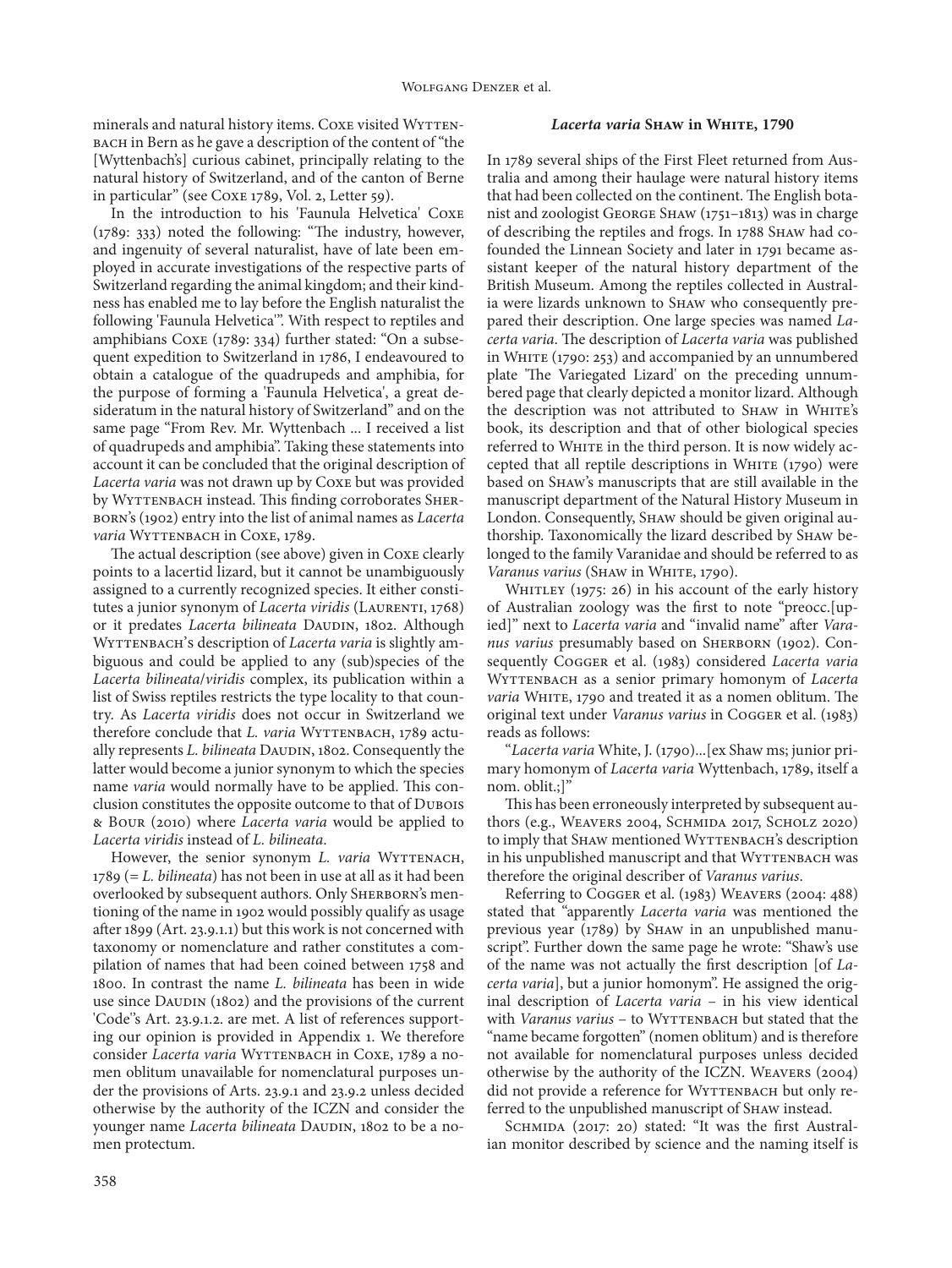somewhat confusing. The original name, *Lacerta varia*, was given by WYTTENBACH in 1789. The name was used by Shaw in an unpublished manuscript later in the same year. As WYTTENBACH's description was forgotten, SHAW was considered to be the author for some time. However, with WYTTENBACH forgotten and SHAW only quoting him, WHITE is now considered to be the author, because he used the name again in his 1790 "Journal of a journey to New South Wales" and therefore described it anew (Cogger et al., 1983)."

In a more recent publication SCHOLZ (2020) wrote that "the name *Lacerta varia* goes back originally to WYTTENbach who already assigned it in the previous year, i.e. 1789, to the Lace Monitor" and that "he [WYTTENBACH] regrettably ... cannot serve as the name provider" [our translation]. Again, no reference to a publication of Wyttenbach is given, but Weavers (2004), Schmida (2017) and Cogger et al. (1983) are referenced to support this claim.

As indicated above, these later interpretations of the record given in Cogger et al. (1983) are, however, incorrect. Shaw did not refer to WYTTENBACH in his manuscript and he was clearly unaware of WYTTENBACH's or BONNAterre's descriptions of a *Lacerta varia* / *Lacertus varius* the previous year. Had he been aware he would certainly have realized that his Australian lizard was not conspecific with a lacertid lizard comparable to *Lacerta agilis* or a teiid lizard (*Ameiva* or *Cnemidophorus*, respectively).

As the WYTTENBACH name was never in use as a synonym of any recognized species Cogger et al. (1983) decided to treat *Lacerta varia* WYTTENBACH, 1789 as a nomen oblitum in accordance with the then operative 'Code' of the ICZN (1964, Second Edition). Further to this the authors suggested that under Art. 23(b)(i–iii) "the conservation of *Lacerta varia* Shaw will require use of the Plenary powers of the International Commission on Zoological Nomenclature". This application was never made; but by rejecting Lacerta varia WYTTENBACH, 1789 as a nomen oblitum and therefore making it unavailable for nomenclatural purposes this action was not necessary for the conservation of the prevailing usage of *Varanus varius* (SHAW in WHITE, 1790). Consequently, we consider *Lacerta varia* SHAW in WHITE, 1790 as an available name.

#### **Conclusion**

The species eptithet *varia* in conjunction with the genus *Lacerta* has been independently applied to four different taxa:

Lacerta varia (LAURENTI, 1768) (nomen oblitum fide Dubois & Bour 2010) = *Lacerta viridis* LAURENTI, 1768 (nomen protectum).

*Lacertus varius americanus* (descriptive pre-Linnean name by PLUMIER (1700) unavailable for nomenclatural purposes).

Lacertus varius americanus BLOCH in BONNATERRE, 1789 (nomen oblitum et dubium, junior synonym) = *Amei-*

*va ameiva* (Linnaeus, 1758) or *Cnemidophorus lemniscatus*  (Linnaeus, 1758).

Lacerta varia WYTTENBACH, 1789 (nomen oblitum) = Lacerta bilineata DAUDIN, 1802 (nomen protectum).

*Lacerta varia* Shaw in White, 1790 = *Varanus varius* (SHAW in WHITE, 1790).

As all nomina of *Lacerta varia* prior to *Lacerta varia* Shaw in WHITE, 1790 are rejected as nomina oblita (COGGER et al. 1983, Dubois & Bour 2010, this work) these names can only be made available by the specific authority of the ICZN. Therefore *Lacerta varia* SHAW in WHITE, 1790 is the only valid name and, in accordance with Article 23.9.1 of the 4<sup>th</sup> edition of the International Code of Zoological Nomenclature (ICZN 1999), its prevailing usage as *Varanus varius* (SHAW in WHITE, 1790) is conserved.

#### **Acknowledgements**

We would like to thank A. Bauer (Villanova) for valuable comments on an earlier version of the manuscript.

#### **References**

- Bischoff, W. (1984): *Lacerta agilis* Zauneidechse. pp. 23–68 in: Böhme, W. (ed.): Handbuch der Reptilien und Amphibien Europas, Band 2/I., Echsen II (*Lacerta*). – Aula-Verlag Wiesbaden.
- Bloch, M. E. (1776): Blochs Beschreibung der Schleicheidere. – Beschäftigungen der Berlinischen Gesellschaft Naturforschender Freunde, **2**: 28–34, Tab. II.
- Bloch, M. E. (1782–85): Allgemeine Naturgeschichte der Fische. – Berlin, 12 Vols., 432 pls.
- BONNATERRE, P. J. (1789): Tableau encyclopédique et méthodique des trois règnes de la nature. Erpétologie. – Panckoucke, Paris, i–xxviii, 1–70, pls. 1–7 (frogs), pls. 1–6 (turtles), pls. 1–12 (crocodiles, lizards and salamanders), pls. A&1 (snakes).
- Cogger H. G., E. E. Cameron & H. M. Cogger (1983): Zoological Catalogue of Australia, Volume 1: Amphibia and Reptilia. – Australian Government Publishing Service, Canberra, vi + 313 pp.
- Coxe, W. (1789): *Faunula helvetica*. pp. 332–392 in: Coxe, W. (ed.): Travels in Switzerland in a series of letters to William Melmoth, Esq. – T. Cadell, London, Vol. 3: vii + iv + 446 pp.
- Coxe, W. (1789a): Travels in Switzerland in a series of letters to William Melmoth in two volumes. – White, Byrne, Grueber and Mc Allister, Dublin, Vol. 1: vii + 555 pp.; Vol. 2: xiv + 544 pp.
- DE GARSAULT, F. A. P. (1764): Les Figures des plantes et animaux d'usage en médecine, décrits dans la Matière Médicale de Mr. Geoffroy Médecin. – Desprez, Paris, Vol. 5: pls. 644–729, no text.
- Dubois A. & R. Bour (2010): The nomenclatural status of the nomina of amphibians and reptiles created by Garsault (1764), with a parsimonious solution to an old nomenclatural problem regarding the genus *Bufo* (Amphibia, Anura), comments on the taxonomy of this genus, and comments on some nomina created by Laurenti (1768). – Zootaxa, **2447**: 1–52.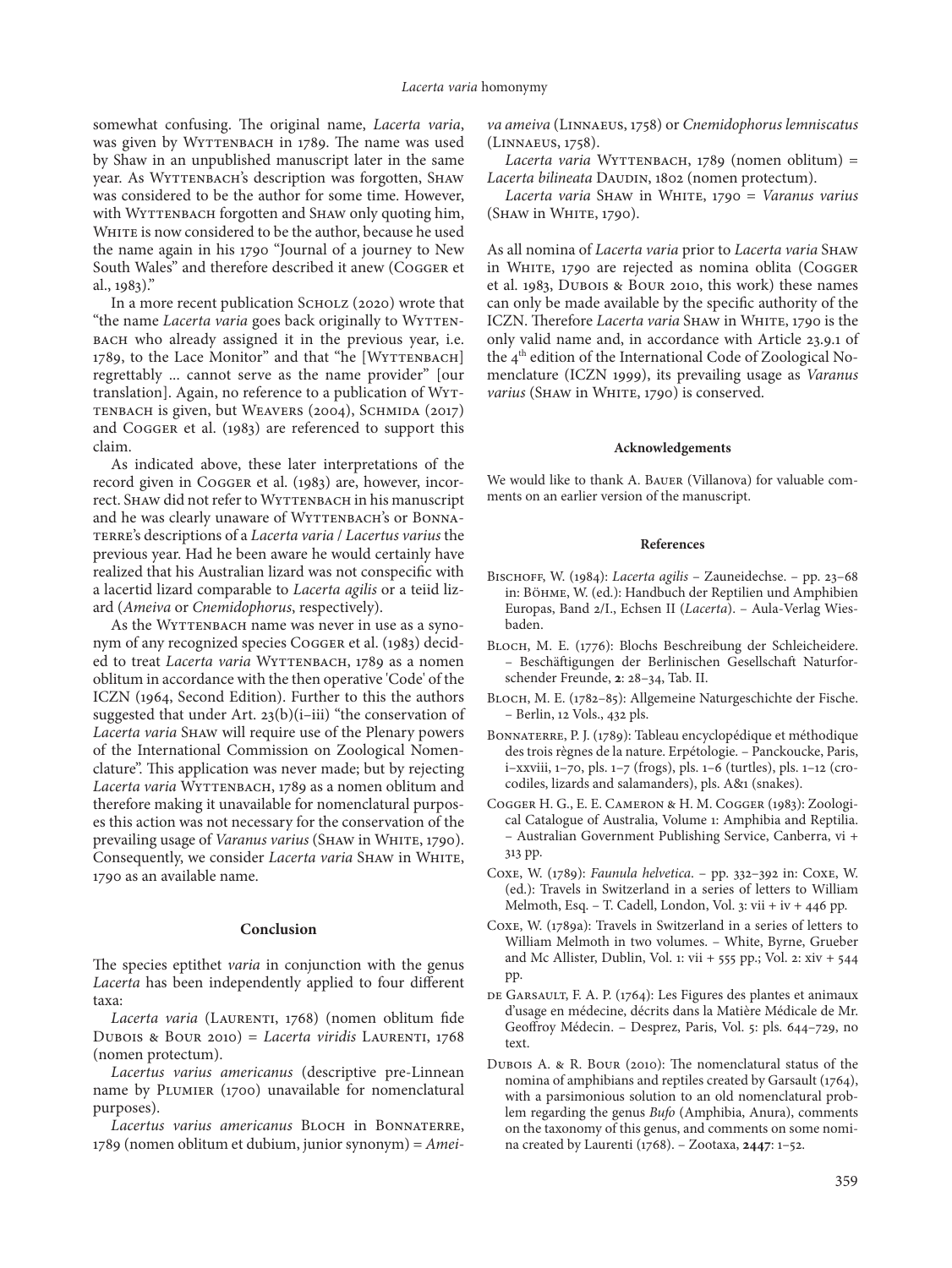- Dubois, A. & R. Bour (2012): Hyper-validation of five nomina of amphibians and reptiles threatened by senior synonyms or homonyms. – Zootaxa, **3221**: 37–47.
- Grossenbacher, K. (1990: Die Entdeckung des Fadenmolches durch Graf Gregor Razoumowsky in der Schweiz. – Jahrbuch des naturhistorisches Museum Bern, **10**: 151–167.
- Hrodej, P. (1997): Saint-Domingue en 1690. Les observations du père Plumier, botaniste provençal. – Revue française d'Histoire d'Outre-mer, **84**: 93–117.
- ICZN (1964): International code of zoological nomenclature adopted by the XV International Congress of Zoology. Second edition. - in: STOLL, N. R. (ed.): International Trust for Zoological Nomenclature, London, xx + 176 pp. [English and French]
- ICZN (1999): International code of zoological nomenclature. Fourth edition. – The International Trust for Zoological Nomenclature, London, UK, xxix + 306 pp. [English and French]
- ICZN (2005): Opinion 2104 (Case 3226). Lacepède, B.G.É. de la V., 1788, Histoire Naturelle des Quadrupèdes Ovipares: rejected as a non-binominal work. – Bulletin of zoological Nomenclature, **62**: 55.
- Massalongo, A. ("1853") [1854]: Catalogo ragionato dei rettili fino ad ora conosciuti nella provincia veronese. – Memorie dell'Accademia d'Agricoltura Commercio ed Arti di Verona, **29**[1853]: 383–434.
- Milne-Edwards, M. H. (1829): Recherches zoologiques pour servir à l`histoire des lézards, extraites d`une monographie de ce genre. – Annales des sciences naturelles, Paris, **16**: 50–89.
- MOTTRAM, R. (2002): Charles Plumier, the King's Botanist his life and work. With a facsimile of the original cactus plates and text from Botanicon Americanum (1689–1697). – Bradleya, **20**: 79–120.
- PIETSCH, T. W. (2001): Charles Plumier (1646-1704) and his drawings of french and american fishes. – Archives of Natural History, **28**: 1–57.
- PIETSCH, T. W. (2017): Charles Plumier (1646-1704) and his drawings of french and caribbean fishes [Charles Plumier (1646–1704) et ses dessins de poissons de France et des Antilles]. – Publications Scientifiques du Muséum, Muséum national d'Histoire naturelle, Paris, France, 408 pp.
- Plumier, R. P. C. (1700, unpublished manuscript, precise year unknown, considered lost): Zoographia Americana, pisces et volatilia continens, 169 pp.
- Razoumowsky, G. de (1789): Histoire naturelle du Jorat et de ses environs et celle des Trois Lacs de Neufchatel, morat et Bienne, précédée d'un essai sur le climat, les productions, le commerce, les animaux de la partie du Pays de Vaud ou de la Suisse Romande, qui entre dans le plan de cet ouvrage. – J. Mourer, Lausanne, Vol. I: xvi + 322 pp; Vol. II: 238 pp.
- Schinz, H. R. (1837): Verzeichnis der in der Schweiz vorkommenden Wirbelthiere. Dritte Klasse der Wirbelthiere. Reptilien. Reptilia. – Neue Denkschriften der Allgemeinen Schweizerischen Gesellschaft für die gesammten Naturwissenschaften [= Nouveau mémoires de la Société helvétique des sciences naturelles], **1**: 134–147.
- SCHMIDA, G. (2017): Australian Monitors. Nature Shots, Gold Coast, Australia, 220 pp.
- SCHOLZ, S. (2020): Beobachtungen zum Reproduktionsverhalten des Buntwarans (*Varanus varius*) in Terrarienhaltung. – elaphe, **1/2020**: 32–46.
- SHERBORN, C. D. (1902): Index animalium sive index nominum quae ab A.D. MDCCLVIII generibus et speciebus animalium imposta sunt. Sectio prima a kalendis Ianuariis, MDCCLVIII usque ad flnem Decembris, MDCCC. – Cambridge University Press, USA, 1195 pp.
- Weavers, B. (2004): *Varanus varius* in: Pianka, E. & D. King (ed.). Varanoid lizards of the world. – Indiana University Press, Bloomington, USA.
- Welter-Schultes, F. W., R. Klug & A. Lutze (2008): Les figures des plantes et animaux d'usage en médecine, a rare work published by F. A. P. de Garsault in 1764. – Archives of natural History, **35**: 118–127.
- WELTER-SCHULTES F. W. & R. KLUG (2009): Nomenclatural consequences resulting from the rediscovery of Les figures des plantes et animaux d'usage en medicine, a rare work published by Garsault in 1764, in the zoological literature. – Bulletin of zoological Nomenclature, **66**: 225–241.
- Welter-Schultes, F. W. & R. Klug (2011): Comments on new names and nomenclatural acts of [sic] amphibians and nonavian sauropsids established by Garsault 1764 and Laurenti 1768 (response to Dubois and Bour 2010). – Zootaxa, **2814**: 50–58.
- WHITE, J. (1790): Journal of a voyage to new South Wales, with sixty-five plates of nondescript animals, birds, lizards, serpents, curious cones of trees and other natural productions. – Debrett, London, 218 pp. + Appendix 219–292 + tables.
- WHITLEY, G. P. (1975): More early history of Australian zoology. -Royal Zoological Society of NSW, Sydney, 92 pp.

#### **Appendix 1**

Bibliography in support of *Lacerta bilineata* Daudin, 1802 as a nomen protectum (25 publications after 1899 authored by more ten authors, immediately preceding 50 years until 2020, encompassing a span of not less than ten years).

- Amann, T., S. Rykena, U. Joger, H.-K. Nettmann & M. Veith (1997): Zur artlichen Trennung von *Lacerta bilineata* Daudin, 11802 und *L. viridis* (Laurenti, 1768). – Salamandra, **33**: 255– 268.
- Barbadillo, L. J., J. I. Lacomba, V. Pérez-Mellado, V. Sancho & L. F. López-Jurado (1999): Lagarto verde *Lacerta bilineata* Daudin, 1802. – pp. 262–266 in: Barbadillo, L. J., J. I. Lacomba, V. Pérez-Mellado, V. Sancho & L. F. López-Jurado (eds): Anfibios y reptiles de la península Ibérica, Baleares y Canarias. – Geoplaneta, Barcelona.
- BRUNER, E., D. COSTANTINI, A. FANFANI & G. DELL'OMO (2005): Morphological variation and sexual dimorphism of the cephalic scales in *Lacerta bilineata*. – Acta Zoologica, **86**: 245– 254.
- Deichsel, G., C. P. Gleed-Owen & W. Mayer (2007): *Lacerta bilineata* (Western Green Lizard) and *Podarcis muralis* (Common Wall Lizard) United Kingdom, Dorset. – Herpetological Review, **38**: 100–101.
- Fritz, K. & P. Sowig (2007): Westliche Smaragdeidechse *Lacerta bilineata*. – pp. 559–576 in: Laufer, H., K. Fritz & P. Sowig (eds): Die Amphibien und Reptilien Baden-Württembergs. – Ulmer-Verlag, Stuttgart.
- Gosá, A. & X. Rubio (2015): Lagarto verde occidental –*Lacerta bilineata* Daudin, 1802. - pp. 1-19 in: SALVADOR, A. & A. MAR-